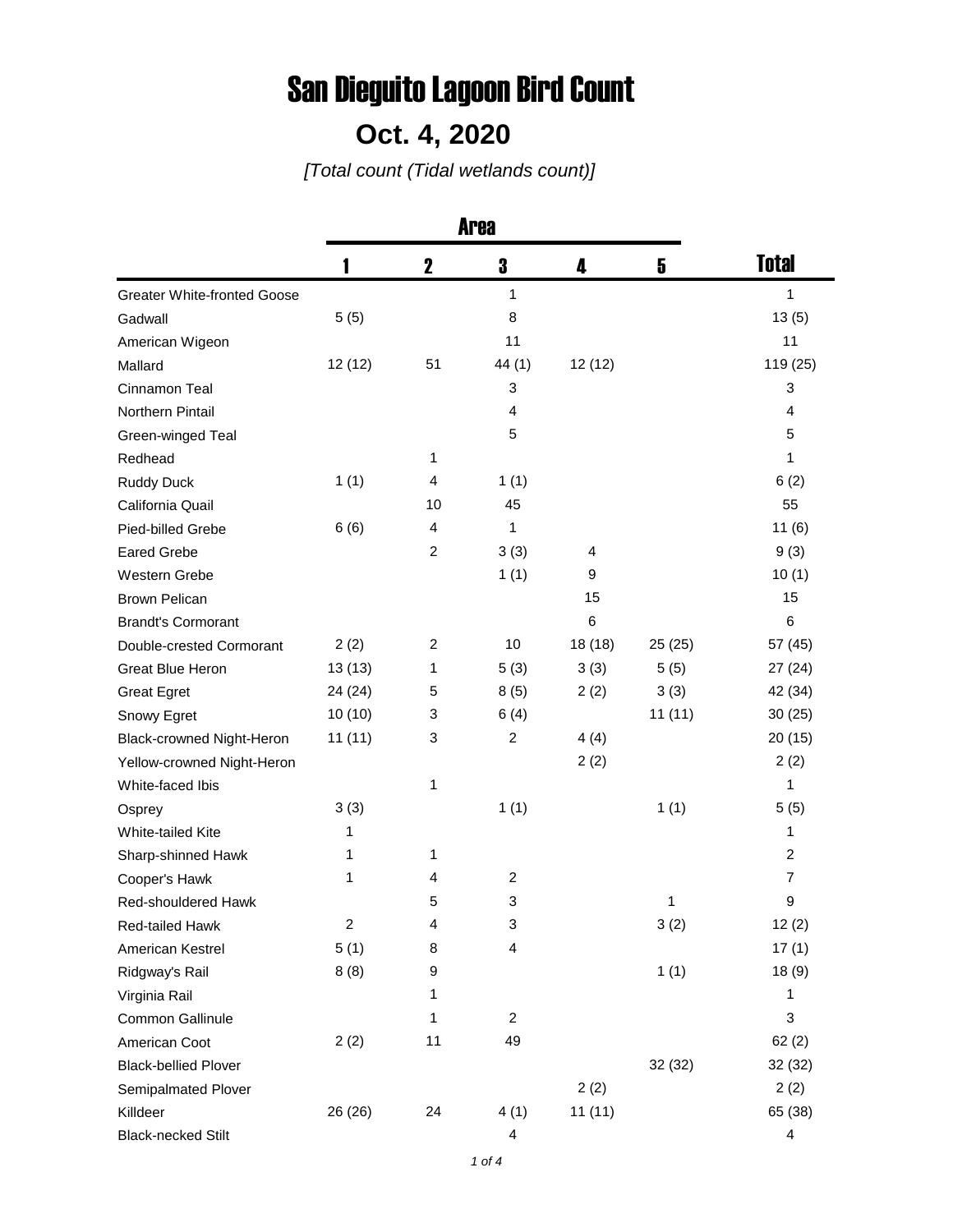|                           | 1              | $\mathbf 2$      | 3                       | 4                         | 5              | <b>Total</b>   |
|---------------------------|----------------|------------------|-------------------------|---------------------------|----------------|----------------|
| American Avocet           |                |                  | 1                       |                           |                | 1              |
| Spotted Sandpiper         | 1(1)           | 1                | 1                       | 7(7)                      |                | 10(8)          |
| <b>Greater Yellowlegs</b> | 1(1)           |                  | 1                       |                           |                | 2(1)           |
| Willet                    | 5(5)           |                  | 5(5)                    | 8(8)                      | 2(2)           | 20 (20)        |
| Yellowlegs sp.            |                |                  |                         |                           | 2(2)           | 2(2)           |
| Whimbrel                  | 5(5)           |                  | 3(3)                    | 2(2)                      | 2(2)           | 12(12)         |
| Long-billed Curlew        | 8(8)           | 1                | 7(6)                    | 2(2)                      | 1(1)           | 19 (17)        |
| <b>Marbled Godwit</b>     | 3(3)           |                  | $\overline{7}$          | 1(1)                      | 3(3)           | 14(7)          |
| Sanderling                |                |                  |                         | 25                        |                | 25             |
| Western Sandpiper         |                |                  | 60 (10)                 |                           | 1(1)           | 61(11)         |
| Least Sandpiper           | 26 (26)        |                  | 9(7)                    |                           | 30 (30)        | 65 (63)        |
| Peep sp.                  | 5(5)           |                  |                         |                           |                | 5(5)           |
| Pectoral Sandpiper        |                |                  | 1                       |                           |                | 1              |
| Dowitcher sp.             | 2(2)           |                  | 23                      |                           |                | 25(2)          |
| Heermann's Gull           |                |                  |                         | 13                        |                | 13             |
| Ring-billed Gull          |                |                  | 1(1)                    | 2(2)                      |                | 3(3)           |
| Western Gull              | 4(2)           |                  | 2(1)                    | 74 (38)                   | 1(1)           | 81 (42)        |
| California Gull           | 1(1)           |                  |                         | 4(2)                      |                | 5(3)           |
| Gull sp.                  | 2(2)           |                  |                         | 5                         |                | 7(2)           |
| Caspian Tern              |                |                  |                         | 3(1)                      |                | 3(1)           |
| Royal Tern                |                |                  |                         | $\ensuremath{\mathsf{3}}$ |                | 3              |
| Tern sp.                  |                |                  |                         | 1                         |                | 1              |
| Rock Pigeon               |                |                  | $\overline{2}$          | 8(8)                      |                | 10(8)          |
| Eurasian Collared-Dove    | 1              | 36               |                         | 11(8)                     |                | 48 (8)         |
| <b>Mourning Dove</b>      | 20(3)          | 44               | 8                       | 38 (12)                   | 10             | 120 (15)       |
| <b>Greater Roadrunner</b> | 1              |                  |                         |                           |                | 1              |
| Anna's Hummingbird        | 14(2)          | 15               | 15                      | 11(3)                     | 13             | 68 (5)         |
| Allen's Hummingbird       |                | $\overline{c}$   | 1                       |                           | 8              | 11             |
| Hummingbird sp.           | $\overline{c}$ | 6                | $\overline{c}$          |                           | 3              | 13             |
| Rufous/Allen's sp.        | 3              | 10               | $\overline{\mathbf{4}}$ | $\sqrt{2}$                |                | 19             |
| <b>Belted Kingfisher</b>  | 2(2)           | 1                |                         | 2(2)                      | 2(2)           | 7(6)           |
| Nuttall's Woodpecker      |                | 7                | 6                       |                           | $\overline{c}$ | 15             |
| Pacific-slope Flycatcher  |                | 1                |                         |                           | $\overline{c}$ | 3              |
| <b>Black Phoebe</b>       | 15(9)          | 33               | 11                      | 5(2)                      | $\overline{c}$ | 66 (11)        |
| Say's Phoebe              | 11(9)          | $\boldsymbol{7}$ | 4(1)                    | 1                         |                | 23(10)         |
| Vermilion Flycatcher      |                | 1                |                         |                           |                | 1              |
| Cassin's Kingbird         | 1              | 19               | 5                       |                           | 4(2)           | 29(2)          |
| Western Kingbird          |                | $\overline{c}$   |                         |                           |                | $\overline{c}$ |
| Kingbird sp.              |                | 5                |                         |                           |                | 5              |
| Loggerhead Shrike         | 2              |                  |                         |                           |                | $\overline{c}$ |
| California Scrub-Jay      | 1              |                  |                         |                           | 8              | 9              |
| American Crow             | 9              | 61               | 12                      | 30(15)                    | 4              | 116 (15)       |
| Common Raven              | 4              | $\overline{c}$   | 5                       | 1                         |                | 12             |
|                           |                |                  |                         |                           |                |                |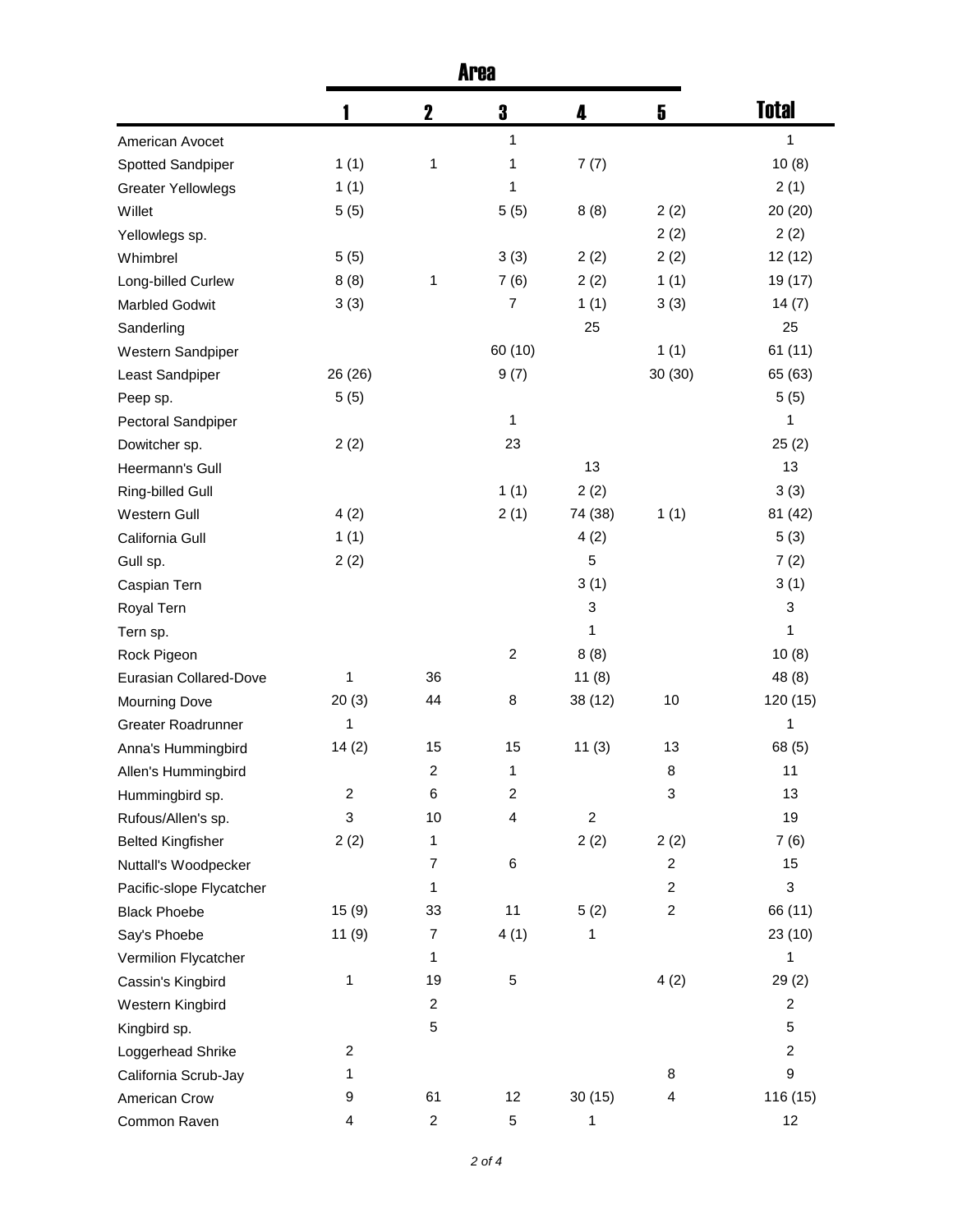|                              |                         | $\mathbf 2$               | 3              | 4              | 5              | <b>Total</b>   |
|------------------------------|-------------------------|---------------------------|----------------|----------------|----------------|----------------|
| <b>Tree Swallow</b>          |                         |                           | $\overline{c}$ |                |                | $\overline{c}$ |
| Northern Rough-winged Swall  |                         |                           | 1              |                |                | 1              |
| <b>Barn Swallow</b>          |                         |                           | 15(1)          | 14(13)         |                | 29 (14)        |
| Swallow sp.                  |                         |                           | $\overline{c}$ | 4              |                | 6              |
| <b>Bushtit</b>               | 28                      | 28                        | 75             | 8              | 6              | 145            |
| Bewick's Wren                | 5(2)                    | 2                         | 3              | 2(1)           | 1              | 13(3)          |
| House Wren                   | 17(2)                   | 3                         | 21(1)          | 3              | $\overline{c}$ | 46(3)          |
| Marsh Wren                   |                         |                           | 1              |                |                | 1              |
| Wren sp.                     | 6                       |                           | 3              |                |                | 9              |
| Ruby-crowned Kinglet         |                         |                           | 1              |                |                | 1              |
| <b>Blue-gray Gnatcatcher</b> |                         | 6                         | 5              |                | 1              | 12             |
| California Gnatcatcher       | 7                       | 1                         | 15(2)          |                | 2              | 25(2)          |
| Western Bluebird             |                         | 14                        |                |                |                | 14             |
| Swainson's Thrush            |                         |                           |                |                | 1              | 1              |
| Wrentit                      | $\overline{2}$          | 5                         | 10             | $\overline{c}$ | 8              | 27             |
| Northern Mockingbird         | 4                       | 6                         | $\overline{7}$ | 5(1)           | 8              | 30(1)          |
| California Thrasher          | 9                       | 1                         | 18(1)          |                | 1              | 29(1)          |
| European Starling            | 11                      | 42                        |                |                |                | 53             |
| American Pipit               |                         | 30                        | 1              |                |                | 31             |
| Orange-crowned Warbler       | 2                       | 5                         | $\overline{c}$ | 4              | 6              | 19             |
| <b>Yellow Warbler</b>        | 1                       |                           |                |                |                | 1              |
| Yellow-rumped Warbler        | $\overline{\mathbf{c}}$ | 15                        | 5              | 3              | 13             | 38             |
| Audubon's                    | $\overline{c}$          | 15                        | 5              | 3              | 13             | 38             |
| Townsend's Warbler           |                         |                           |                |                | $\overline{c}$ | $\overline{c}$ |
| Common Yellowthroat          | 21(12)                  | 14                        | 11             | 5(4)           | 3              | 54 (16)        |
| Wilson's Warbler             | 1                       |                           |                |                |                | 1              |
| <b>Green-tailed Towhee</b>   |                         |                           | 1              |                |                | 1              |
| Spotted Towhee               |                         |                           | 6              |                | 1              | $\overline{7}$ |
| California Towhee            | 20                      | 23                        | 18             | 3(1)           | 11(4)          | 75(5)          |
| <b>Brewer's Sparrow</b>      |                         |                           | 1              |                |                | 1              |
| Savannah Sparrow             | 29 (29)                 | 8                         | 11(5)          | 9(9)           |                | 57 (43)        |
| unidentified subsp.          | 17(17)                  |                           |                | 6(6)           |                | 23 (23)        |
| Belding's                    | 12 (12)                 |                           | 5(5)           | 3(3)           |                | 20 (20)        |
| migrant                      |                         | 8                         | 6              |                |                | 14             |
| Song Sparrow                 | 31(8)                   | 56                        | 42             | 2(2)           | $\overline{7}$ | 138 (10)       |
| Lincoln's Sparrow            |                         | 3                         | $\overline{c}$ |                |                | 5              |
| White-crowned Sparrow        | 17                      | 10                        | 17             |                |                | 44             |
| Dark-eyed Junco              |                         |                           |                |                | $\sqrt{3}$     | 3              |
|                              |                         | 66                        | 5              | 93             |                | 164            |
| Red-winged Blackbird         |                         | 1                         |                |                |                | 1              |
| <b>Tricolored Blackbird</b>  | 12                      | 14                        | 16             |                |                | 42             |
| Western Meadowlark           |                         |                           |                |                |                |                |
| Brewer's Blackbird           |                         | $\ensuremath{\mathsf{3}}$ |                |                |                | 3              |
| Great-tailed Grackle         |                         | 3                         |                |                |                | 3              |